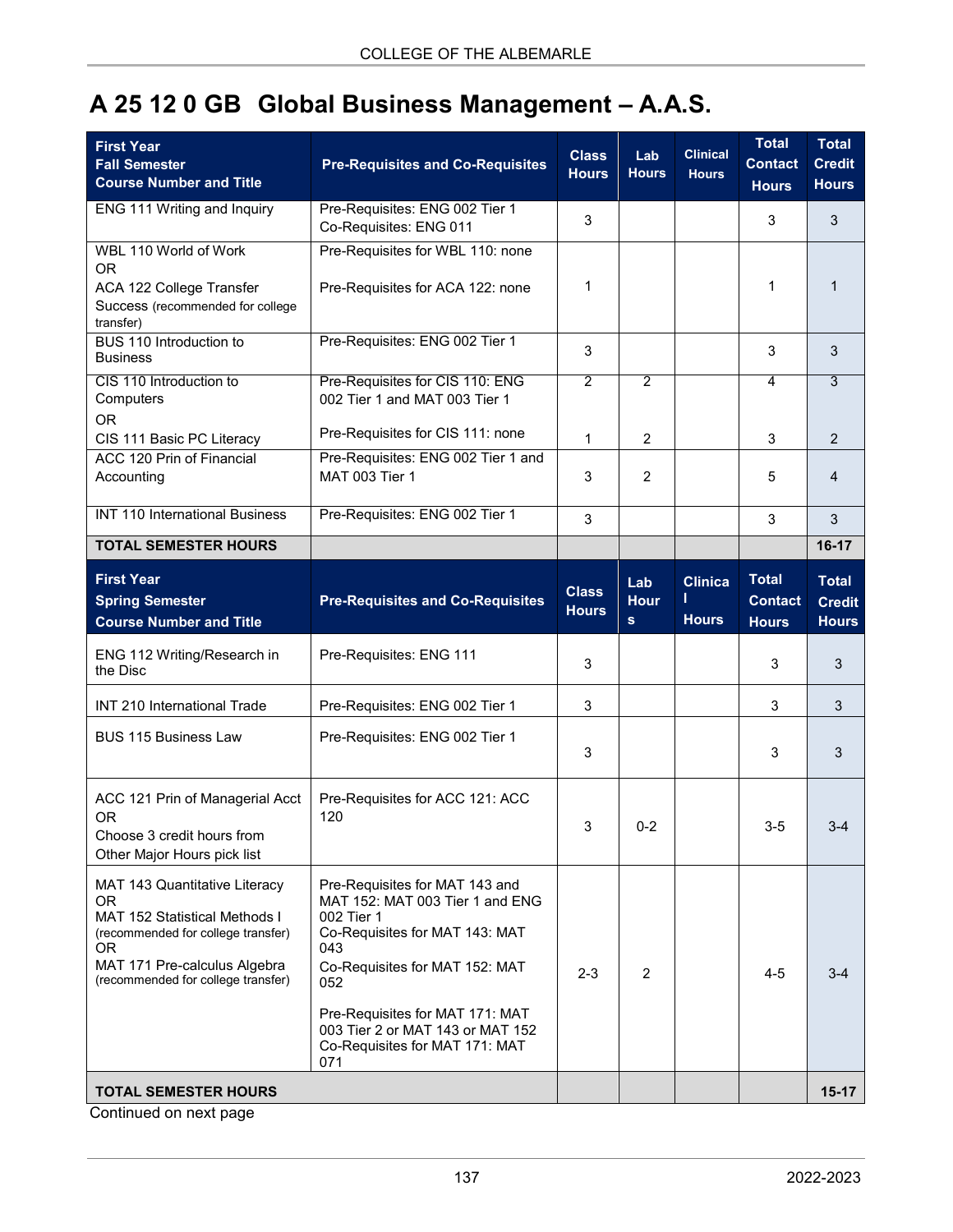## **A 25 12 0 GB Global Business Management – A.A.S.**

| <b>Second Year</b><br><b>Fall Semester</b><br><b>Course Number and Title</b>                                       | <b>Pre-Requisites and Co-Requisites</b>                                                        | <b>Class</b><br><b>Hours</b> | Lab<br><b>Hours</b> | <b>Clinical</b><br><b>Hours</b> | <b>Total</b><br><b>Contact</b><br><b>Hours</b> | <b>Total</b><br><b>Credit</b><br><b>Hours</b> |
|--------------------------------------------------------------------------------------------------------------------|------------------------------------------------------------------------------------------------|------------------------------|---------------------|---------------------------------|------------------------------------------------|-----------------------------------------------|
| <b>ACC 270 International</b><br>Accounting                                                                         | Pre-Requisites: ACC 120                                                                        | 3                            |                     |                                 | 3                                              | 3                                             |
| Choose 3 credit hours from<br>Other Major Hours pick list                                                          | Pre-Requisites: Varies                                                                         | Varies                       | Varies              |                                 | Varies                                         | 3                                             |
| BUS 137 Principles of<br>Management                                                                                | Pre-Requisites: BUS 110 or MED<br>131 or CTS 115                                               | 3                            |                     |                                 | 3                                              | 3                                             |
| MKT 120 Principles of Marketing                                                                                    | Pre-Requisites: none                                                                           | 3                            |                     |                                 | 3                                              | 3                                             |
| <b>BUS 151 People Skills</b>                                                                                       | Pre-Requisites: none                                                                           | 3                            |                     |                                 |                                                | 3                                             |
| ECO 251 Principles of<br>Microeconomics                                                                            | Pre-Requisites: ENG 002 Tier 1 and<br><b>MAT 003 Tier 1</b>                                    | 3                            |                     |                                 | 3                                              | 3                                             |
| <b>TOTAL SEMESTER HOURS</b>                                                                                        |                                                                                                |                              |                     |                                 |                                                | 18                                            |
| <b>Second Year</b><br><b>Spring Semester</b><br><b>Course Number and Title</b>                                     | <b>Pre-Requisites and Co-Requisites</b>                                                        | <b>Class</b><br><b>Hours</b> | Lab<br><b>Hours</b> | <b>Clinical</b><br><b>Hours</b> | <b>Total</b><br><b>Contact</b><br><b>Hours</b> | <b>Total</b><br><b>Credit</b><br><b>Hours</b> |
| <b>BUS 285 Business Management</b><br><b>Issues</b>                                                                | Pre-Requisites: BUS 110 and BUS<br>137                                                         | 3                            | 1                   |                                 | 4                                              | 3                                             |
| INT 220 International Economics                                                                                    | Pre-Requisites: ECO 151 or ECO<br>251 or ECO 252                                               | 3                            |                     |                                 | 3                                              | 3                                             |
| INT 230 International Law                                                                                          | Pre-Requisites: BUS 115                                                                        | 3                            |                     |                                 | 3                                              | 3                                             |
| ECO 252 Principles of<br>Macroeconomics                                                                            | Pre-Requisites: ENG 002 Tier 1 and<br>MAT 003 Tier 1                                           | 3                            |                     |                                 | 3                                              | 3                                             |
| ART 111 Art Appreciation<br><b>OR</b><br>MUS 110 Music Appreciation<br><b>OR</b><br>PHI 240 Introduction to Ethics | Pre-Requisites for ART 111 or MUS<br>110: none<br>Pre-Requisites for PHI 240: ENG<br>111       | 3                            |                     |                                 | 3                                              | 3                                             |
| PSY 150 General Psychology<br><b>OR</b><br>SOC 210 Introduction to<br>Sociology                                    | Pre-Requisites for PSY 150: ENG<br>002 Tier 1<br>Pre-Requisites for SOC 210: ENG<br>002 Tier 1 | 3                            |                     |                                 | 3                                              | 3                                             |
| <b>TOTAL SEMESTER HOURS</b>                                                                                        |                                                                                                |                              |                     |                                 |                                                | 18                                            |
| <b>TOTAL SEMESTER HOURS REQUIRED FOR ASSOCIATE DEGREE</b><br>68-70                                                 |                                                                                                |                              |                     |                                 |                                                |                                               |

Continued on next page